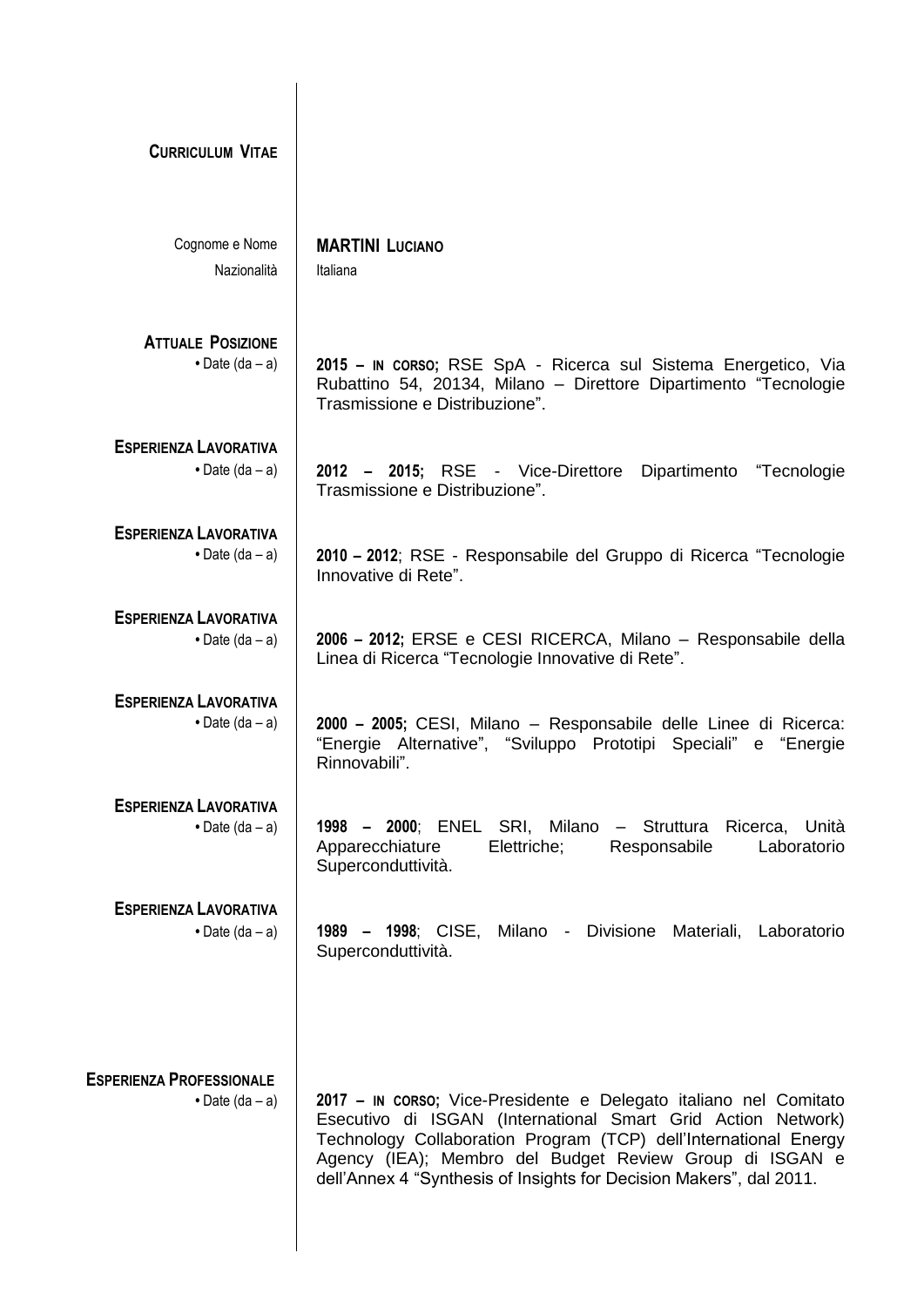| <b>ESPERIENZA PROFESSIONALE</b> |                                                                                                                                                                                                                                                                                              |
|---------------------------------|----------------------------------------------------------------------------------------------------------------------------------------------------------------------------------------------------------------------------------------------------------------------------------------------|
| Date $(da - a)$                 | 2017 – IN CORSO; Co-Lead italiano, assieme ai rappresentanti di Cina e<br>India della Innovation Challenge #1 - smart grids di Mission<br>Innovation. Responsabilità del coordinamento delle attività della<br>Challenge e del coinvolgimento attivo delle oltre 18 nazioni<br>partecipanti. |
| <b>ESPERIENZA PROFESSIONALE</b> |                                                                                                                                                                                                                                                                                              |
| $\bullet$ Date (da – a)         | 2016 – IN CORSO; Presidente del TC 90 "Superconduttività" del Comitato<br>Elettrotecnico Italiano (CEI) e membro di diversi gruppi di lavoro del<br>International Electrotechnical Committee (IEC) TC 90. Segretario del<br>CEI TC 90 dal 2000, membro del comitato dal 1994.                |
| <b>ESPERIENZA PROFESSIONALE</b> |                                                                                                                                                                                                                                                                                              |
| $\bullet$ Date (da – a)         | 2016 - IN CORSO; Membro del Governing Board della European<br>Technology and Innovation Platform (ETIP) "Smart Networks for the<br>Energy Transition" (SNET) in rappresentanza della European Energy<br>Research Alliance (EERA).                                                            |
| <b>ESPERIENZA PROFESSIONALE</b> |                                                                                                                                                                                                                                                                                              |
| $\bullet$ Date (da – a)         | 2016 - IN CORSO; Co-Chair del National Stakeholder Coordination Group<br>(NSCG) della ETIP SNET in rappresentanza di EERA.                                                                                                                                                                   |
| <b>ESPERIENZA PROFESSIONALE</b> |                                                                                                                                                                                                                                                                                              |
| $\bullet$ Date (da – a)         | 2016 - In CORSO; Nominato Rappresentante di EERA AISBL per il<br>progetto Intensys4EU; la Coordination and Support Action della ETIP<br>SNET.                                                                                                                                                |
| <b>ESPERIENZA PROFESSIONALE</b> |                                                                                                                                                                                                                                                                                              |
| $\bullet$ Date (da - a)         | 2013 - IN CORSO; Coordinatore del progetto europeo, EU FP7 ELECTRA<br>IRP, il programma europeo di ricerca integrato sulle smart grids:<br>durata 48 mesi, 21 Partner e 10 MI di Euro di contributo da parte della<br>Commissione Europea.                                                   |
| <b>ESPERIENZA PROFESSIONALE</b> |                                                                                                                                                                                                                                                                                              |
| $\bullet$ Date (da – a)         | 2011 – IN CORSO; Presidente e delegato italiano nel Comitato Esecutivo<br>del TCP HTS della IEA il "Co-Operative Programme for Assessing the<br>Impacts of High-Temperature Superconductivity on the Electric Power<br>Sector". Vice-Presidente dal 2004 e Delegato italiano dal 1999.       |
| <b>ESPERIENZA PROFESSIONALE</b> |                                                                                                                                                                                                                                                                                              |
| $\bullet$ Date (da – a)         | 2011 - IN CORSO; Membro del Comitato nazionale CIRED (International<br>Conference and Exhibition on Electricity Distribution) e membro<br>italiano del Session Advisory Group 4 "Distributed Energy Resources<br>and Active Demand Integration".                                             |
| <b>ESPERIENZA PROFESSIONALE</b> |                                                                                                                                                                                                                                                                                              |
| $\bullet$ Date (da – a)         | 2010 - IN CORSO; Coordinatore del Joint Programme Smart Grids di<br>EERA che include 5 sub-Programmes tecnici e conta sulla<br>partecipazione di 40 Organizzazioni di Ricerca<br>europee<br>in<br>rappresentanza di 17 nazioni.                                                              |
| <b>ESPERIENZA PROFESSIONALE</b> |                                                                                                                                                                                                                                                                                              |
| $\bullet$ Date (da – a)         | 2010 – IN CORSO; Membro di diversi Gruppi di Lavoro CIGRE: WG D1.64<br>"Electrical insulation systems at cryogenic temperatures" e dei<br>precedenti WG D1.38 "Emerging Test Techniques Common to High                                                                                       |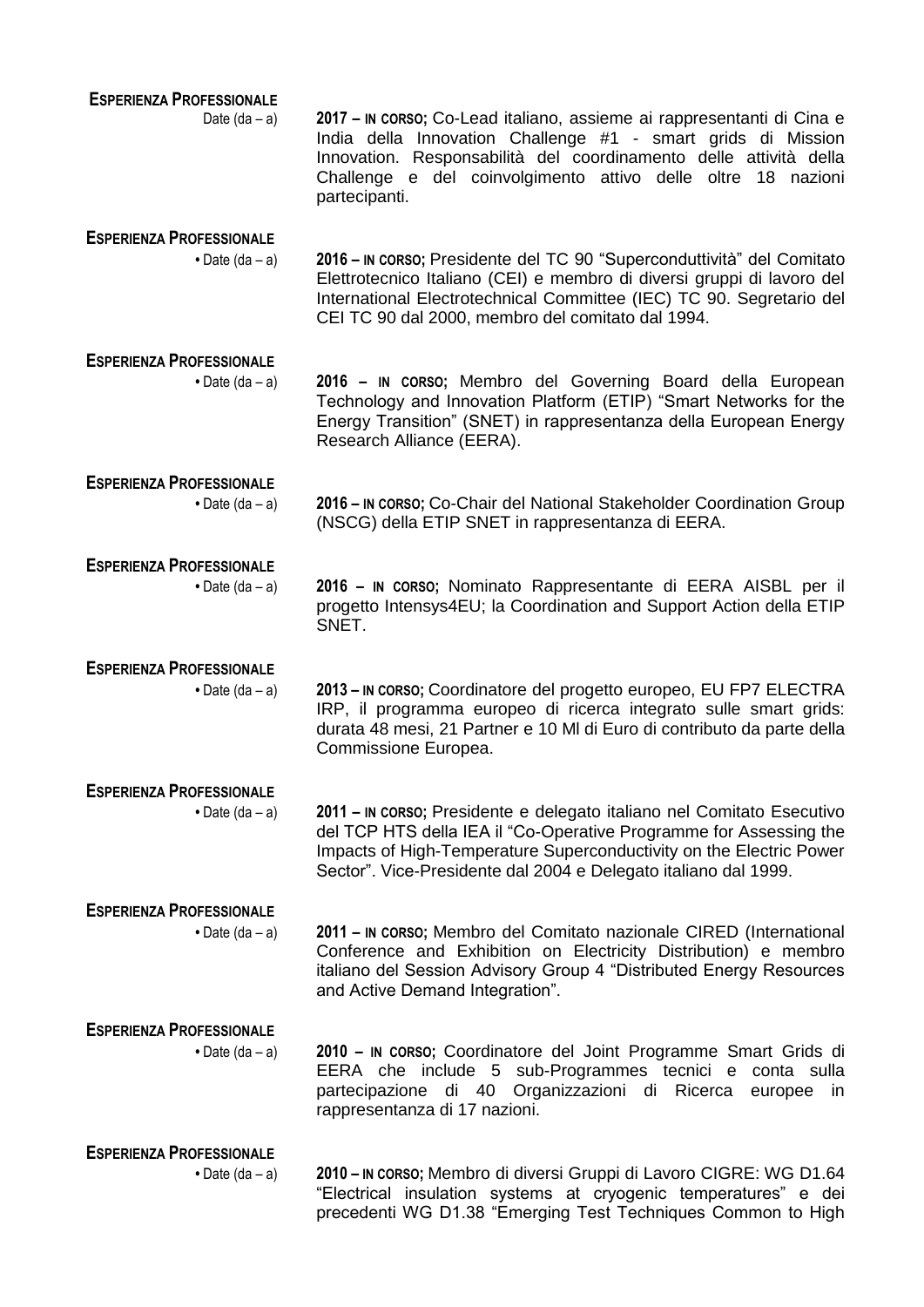Temperature Superconducting (HTS) Power Applications" e WG A3.23 "Application and Feasibility of Fault Current Limiters in Power Systems".

## **ISTRUZIONE E FORMAZIONE**

• Nome istituto e qualifica conseguita **1990;** Stage Professionale presso il Texas Center for Superconductivity, Università di Houston, TX, USA

> • Istituti vari **1988**; Laurea in Chimica con indirizzo chimico-fisico (110/110 Lode) presso l'Università di Genova. Tesi di laurea sulla preparazione e caratterizzazione fisica di Superconduttori ad Alta Temperatura.

## **LINGUE**

| MADREI INGUA  | <b>ITAI IANO</b> |                    |
|---------------|------------------|--------------------|
| AI TRF LINGUF | INGISE:          | <b>OTTIMO</b>      |
|               | SPAGNOLO:        | <b>BUONO</b>       |
|               | FRANCESE:        | <b>SUFFICIENTE</b> |

## **PUBBLICAZIONI**

Autore di oltre 150 articoli e pubblicazioni nei settori: della superconduttività applicata, delle smart grids e delle energie rinnovabili.

Una breve lista di articoli recenti è riportata nel seguito.

L. Martini, H. Brunner, E. Rodriguez C. Caerts, T.I. Strasser, G. Burt, "*Grid of the Future and the Need for a Decentralized Control Architecture: The ELECTRA Web-of-Cells Concept*", Paper 0484, 24th International Conference on Electricity Distribution, CIRED 2017, 12-15 June 2017, Glasgow (UK).

G. Kariniotakis, L. Martini, C. Caerts, H. Brunner, N. Retiere, "*Innovative Architectures and Control Strategies for Future Networks: the Web-of-Cells, Fractal Grids and other concepts*", Paper 1287, 24th International Conference on Electricity Distribution, CIRED 2017, 12-15 June 2017, Glasgow (UK).

M.A. Biviji, L. Martini, M. De Nigris, DJ Kang, D. Ton, "*Global Survey of Smart Grid Activities*", Chapter 5 for the Wiley Smart Grid Handbook, 3 Volume Set, Chen-Ching Liu (Editor) ISBN: 978-1-118-75548-8, 1900 pages, July 2016.

T. Strasser, F. Andrèn, G. Lauss, R. Bründlinger, H. Brunner, C. Moyo, C. Seitl, S. Rohjans, S. Lehnhoff, P. Palensky, P. Kotsampopoulos, N. Hatziargyriou, G. Arnold, W. Heckmann, E.C.W. De Jong, M. Verga, G. Franchioni, L. Martini, A.M. Kosek, O. Gehrke, H. Bindner, F. Coffele, G. Burt, M. Calin, J.E. Rodrigues, "*Towards Holistic Power Distribution System Validation and Testing – An Overview and Discussion of Different Possibilities*", C6-165 paper, General Session, CIGRE 2016, Paris, August 2016.

L. Martini, M. Bocchi and G. Angeli, "*The first Italian SFCL: From design to live-grid testing activity and effective current limitation of a severe 3-phase short-circuit*", Chapter 10 in World Scientific Series in Applications of Superconductivity and Related Phenomena - Vol. 4: Fault Current Limiters, Editor P. Tixador.

A. Ballarino, C-E. Bruzek, N. Dittmar, S. Giannelli, W. Goldacker, G. Grasso, F. Grilli, C. Haberstroh, S. Holé, F. Lesur, A. Marian, J.M. Martínez-Val, L. Martini, C. Rubbia, D. Salmieri, F. Schmidt, M. Tropeano, "*The BEST PATHS Project on MgB2 Superconducting Cables for Very High Power Transmission*", IEEE Trans. on Applied Superconductivity, Vol. 26, No. 3, April 2016.